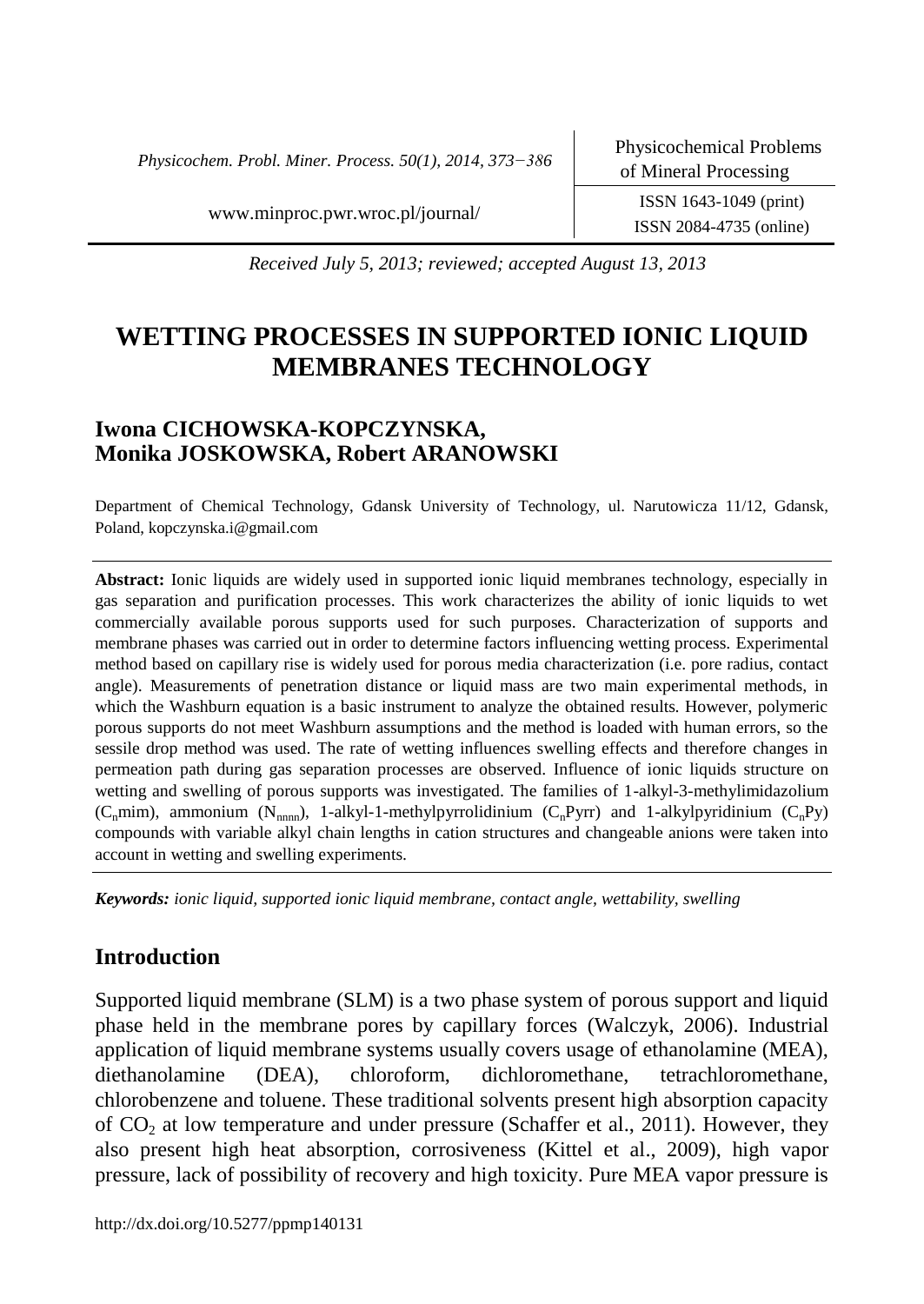about 64 Pa. However, while using water solutions, vapor pressure is much higher. DEA acute toxicity in the form of  $LD_{50}$  is from 1.41 g/kg to 2.83 g/kg (Expert Panel of the Cosmetic Ingredient, 1983), DEA is irritant to skin, eyes and cause systemic toxicity mainly in liver, kidney, red blood cells and the nervous system following oral and/or dermal exposure of laboratory animals (Gamer et al., 2008). Therefore, while using these traditional organic solvents several disadvantages can be observed such as secondary stream pollution or loss of membrane phase caused by vaporization or displacement of liquid from the pores under transmembrane pressure (Teramoto, 2000). Many efforts have been made to improve the lifetime of SLMs. Gelation, applying top layers or replacing traditional solvent to ionic liquid (IL) were employed to prevent instability mechanisms (Danesi et al., 1987; Naplenbroek et al., 1992). Great issue is noticed in using ionic liquids as a replacement for toxic, flammable and volatile organic solvents. Calculated vapor pressure for 1-ethyl-3-methylimidazolium bis(trifluoromethylsulfonyl)imide in 298K is  $12 \cdot 10^{-6}$  Pa (Berthod et al., 2008). Ionic liquids are class of solvents that are composed of large asymmetric organic cation and smaller organic or inorganic anion. Ionic liquids present many unique properties, they have negligible vapor pressure, they are non-flammable and stay liquid in a wide range of temperatures, moreover ILs solvate many of organic and inorganic species (Cadena et al., 2004). These properties make them very attractive in many industrial applications. However, complete design of industrial processes using ILs can be performed only having knowledge on their physicochemical properties such as viscosity, density or surface tension.

Ionic liquids present surface tensions lower than those observed for traditional solvents as water, however these values are still much higher than observed for organic solvents (Sohn et al., 2000). Freie et al. (2007) presented the dependence of surface tension on the strength of interactions between cation, anion and hydrogen bonds.

Ionic liquids also have higher viscosity than other typical solvents used in separation processes. Dynamic viscosity of ILs in room temperature is situated in a range from about 10 mPa∙s to 500 mPa∙s. In comparison, viscosity of chloroform, tetrachlorocarbon and ethanolamine in 293K is 0.89; 16.1; and 20 mPa∙s respectively (Wasserscheid and Keim, 2000; Chiappe and Pieraccin, 2005).

Properties of ionic liquids mentioned above give supported ionic liquid membranes (SILMs) predominance over traditional SLMs (Gamer et al., 2008; Letcher, 2007; Hernandez-Fernandez et al., 2009). SILMs present several advantages, such as requirement of very small quantities of solvent and high selectivity. Key aspect in obtaining satisfying effectiveness and long membrane lifetime is the proper choice of ionic liquid and polymeric or ceramic support. Properties of both affect the processes of obtaining useful supported ionic liquid membrane. Perfect wetting of supports with ionic liquids is required for complete pores saturation and applying high operating pressures without pushing the liquid out of the pores. Contact angles of some ionic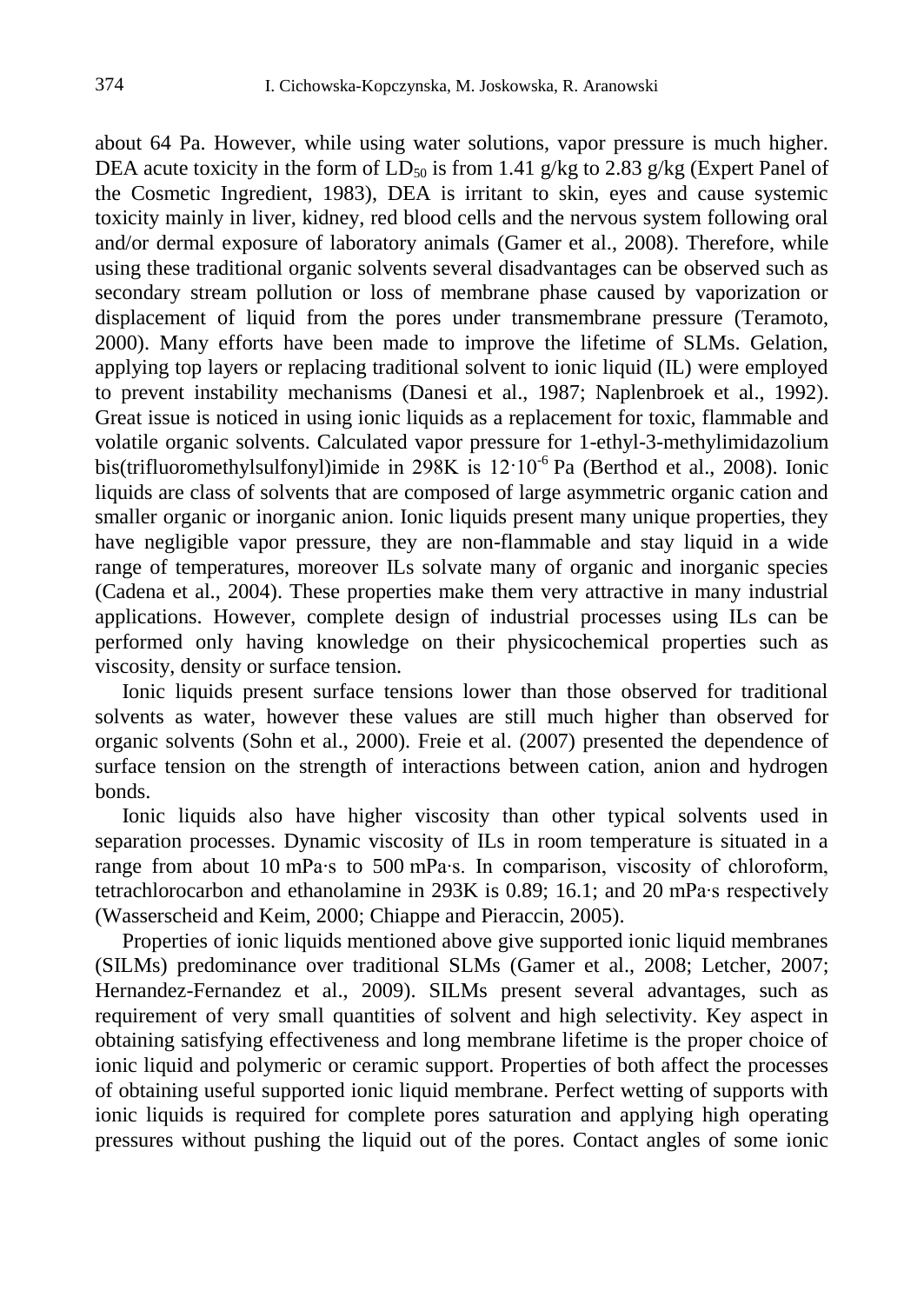liquids are described in the literature, for example on Si wafers (Tadkaew et al., 2011), PTFE and glass (Nguyen et al., 2012; Cichowska-Kopczynska et al., 2013).

This work characterizes the ability of ionic liquids to wet polymeric porous supports and the rate of swelling of these supports that are used in SILMs technology. Wetting of supports affects membrane stability, whereas swelling effect causes fluctuations in gas diffusion path. Experimental method based on capillary rise is widely used for porous media characterization (i.e. pore radius, contact angle). Measurements of penetration distance and liquid mass are two main experimental methods, in which Washburn equation is a basic instrument to analyze the obtained results (Dang-Vu and Hupka, 2005; Ferraris et al., 2001). However, this method is loaded with human errors, so the sessile drop method was used for measurements. The families of 1-alkyl-3-methylimidazolium  $(C_nmin)$ , ammonium (Nnnnn), 1-alkyl-1methylpirrolidinium  $(C_nPyrr)$  and 1-alkylpiridinium  $(C_nPy)$  compounds with variable alkyl chain lengths in cation structures and changeable anions were taken into account in order to discuss the influence of ionic liquids structure on wetting and swelling of porous supports.

# **Materials**

Several imidazolium, ammonium, pyridynium and pyrrolidinium ionic liquids were used in this study:

- 1-ethyl-3-methylimidazolium bis(trifluoromethylsulfonyl)imide [Emim][Tf<sub>2</sub>N],
- 1-ethyl-3 methylimidazolium trifluoromethanesulfonate [Emim][TfO],
- 1-butyl-3-methylimidazolium bis(trifluoromethylsulfonyl)imide [Bmim][Tf<sub>2</sub>N],
- 1-butyl-3-methylimidazolium trifluoromethanesulfonate [Bmim][TfO],
- 1-hexyl-3-methylimidazolium bis(trifluoromethylsulfonyl)imide [Hmim][Tf<sub>2</sub>N],
- trimethylbutylammonium bis(trifluoromethylsulfonyl)imide [N1114][Tf<sub>2</sub>N],
- triethylbutylammonium bis(trifluoromethylsulfonyl)imide [N2224][Tf<sub>2</sub>N],
- triethylheksylammonium bis(trifluoromethylsulfonyl)imide  $[N2226][Tf_2N]$ ,
- triethyloktylammonium bis(trifluoromethylsulfonyl)imide [N2228][Tf<sub>2</sub>N],
- 1-butyl-1-methylpyrrolidinium bis(trifluoromethylsulfonyl)imide [BPyrr][Tf<sub>2</sub>N],
- 1-heksyl-1-methylpyrrolidinium bis(trifluoromethylsulfonyl)imide [HPyrr][Tf<sub>2</sub>N],
- 1-butyl-1-methylpyrrolidinium trifluoromethanesulfonate [BPyrr][TfO]
- 1-butylpyridinium bis(trifluoromethylsulfonyl)imide  $[BPv][Tf_2N]$ ,
- 1-heksylpyridinium bis(trifluoromethylsulfonyl)imide  $[HPy][Tf_2N]$ .

All chemicals were supplied by IOLITEC, Heilbronn, Germany with purity about 99%. The molecular structures of ILs cations and anions used in this study are shown in Figs. 1–2.

In order to determine the effect of chemical structure of the ionic liquids on wetting, different alkyl chain lengths of the cations and different anions were selected.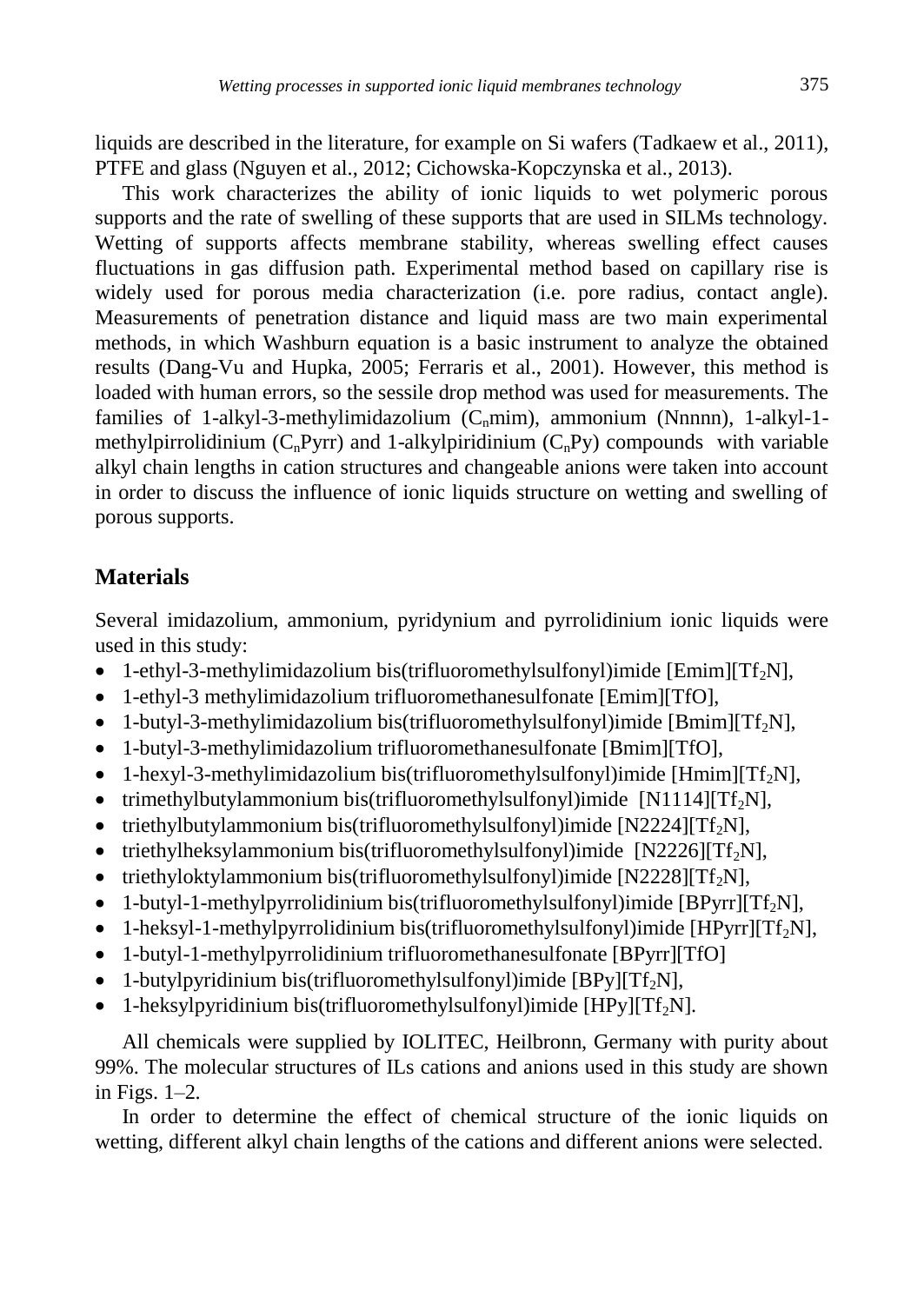The four hydrophilic membranes were applied: GH Polypro (polypropylene) – PP, FP VericelTM (polyvinylidene fluoride) – PVDF, NylafloTM (polyamide) – PA, Supor® (polyethersulfone) - PES, (Pall, Gelman Laboratory, USA). The surface of PP membrane occurred modified with compounds containing C-O-C bonds, so the surface of PP membrane is also hydrophilic. This was evidenced by IR spectra previously (Joskowska et al., 2012).

Table 1 presents the physicochemical properties of polymeric supports declared by Pall, Gelman Laboratory.



Fig. 1. The structure of ionic liquids cations used in the experiments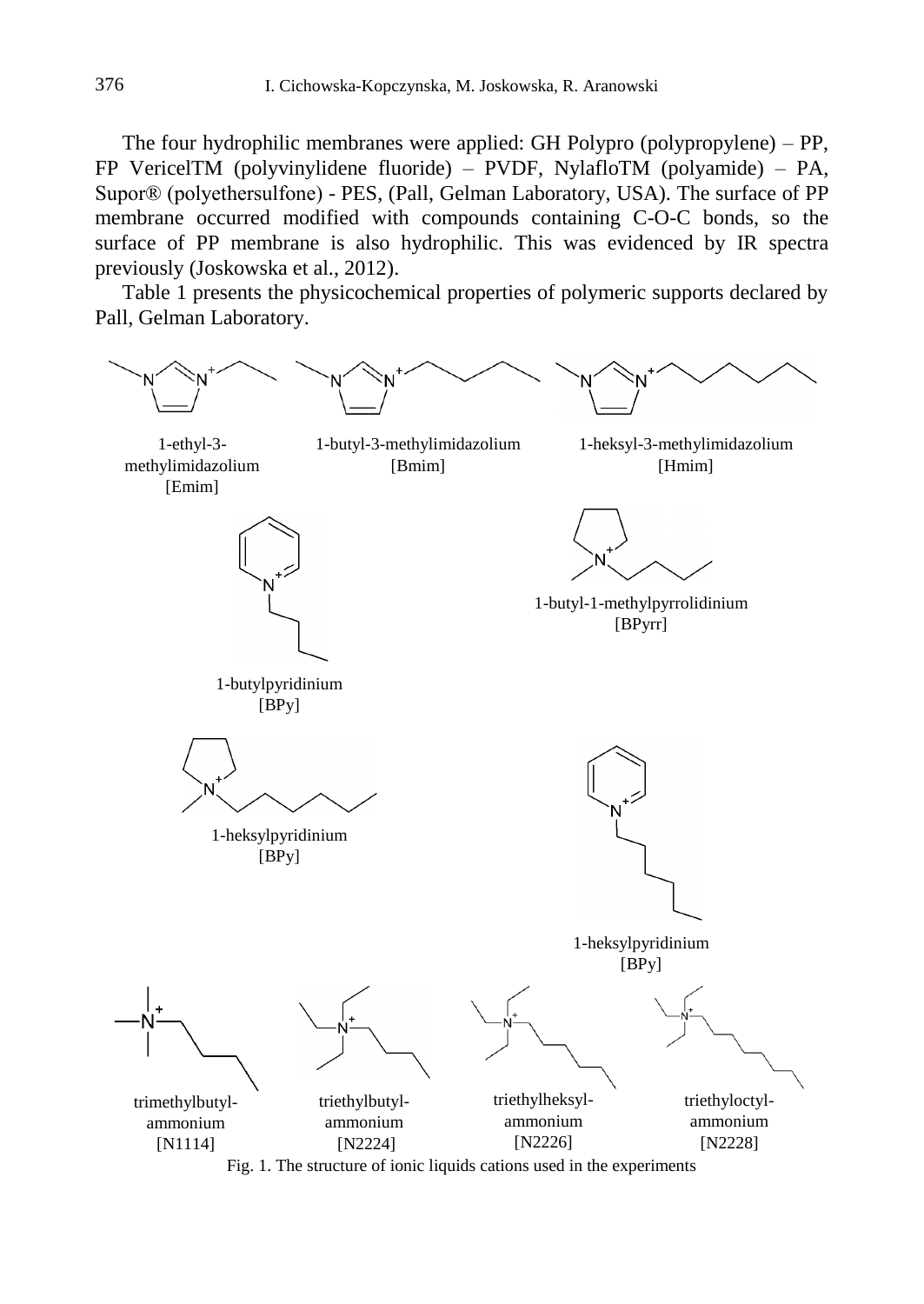

| racio 11 i njerovirenirem parameters er perjinente supporto |                     |           |          |           |
|-------------------------------------------------------------|---------------------|-----------|----------|-----------|
| Membrane                                                    | Density             | Pore size | Porosity | Thickness |
|                                                             | [ $\text{kg/m}^3$ ] | [µm]      | [%]      | [µm]      |
| PP                                                          | 900                 | 0.2       | 80       | 92        |
| <b>PVDF</b>                                                 | 1790                | 0.2       | 80       | 123       |
| PA                                                          | 1130                | 0.2       | 80       | 110       |
| <b>PES</b>                                                  | 1370–1510           | 0.2       | 80       | 148       |

Table 1. Physicochemical parameters of polymeric supports

\* data provided by producer

### **Experimental**

#### **Wetting experiments**

Contact angles of porous and powdered materials are usually measured using capillary rise method. However, as we have indicated in the previous paper, examined support do not meet assumptions of Washburn equation (Joskowska et al., 2012). In this paper contact angle determination was carried out using the dynamic sessile drop method. The size of membranes pores is much smaller than the drop size, therefore the method could be applied. Dynamic sessile drop study determines the largest contact angle possible without increasing solid/liquid interfacial area by dynamically adding volume of liquid. This maximum angle is the advancing angle  $\theta_a$ , whereas the smallest possible angle, the receding angle  $\theta_r$ . The difference between the advancing and receding angle  $\theta_a$ - $\theta_r$  is the contact angle hysteresis. The shape of air/liquid interface of a drop is detected using digital system and matched to a numeric model (Sohn et al., 2000). The results are shown in Fig. 9.

The surface tensions of the ionic liquids were determined by the pendant drop method using Tensiometer Krűss DSA 10. The uncertainty of the surface tension measurements was  $\pm$  0.2 mN/m.

Traces of water and volatile contaminants were removed from ionic liquids in a vacuum dryer in 353 K for 24 h. The measurements were carried out in 298 K and the relative humidity of the air was 60-70%. The humidity of the air can affect the values of measured surface tension due to hygroscopicity of ILs, therefore the time of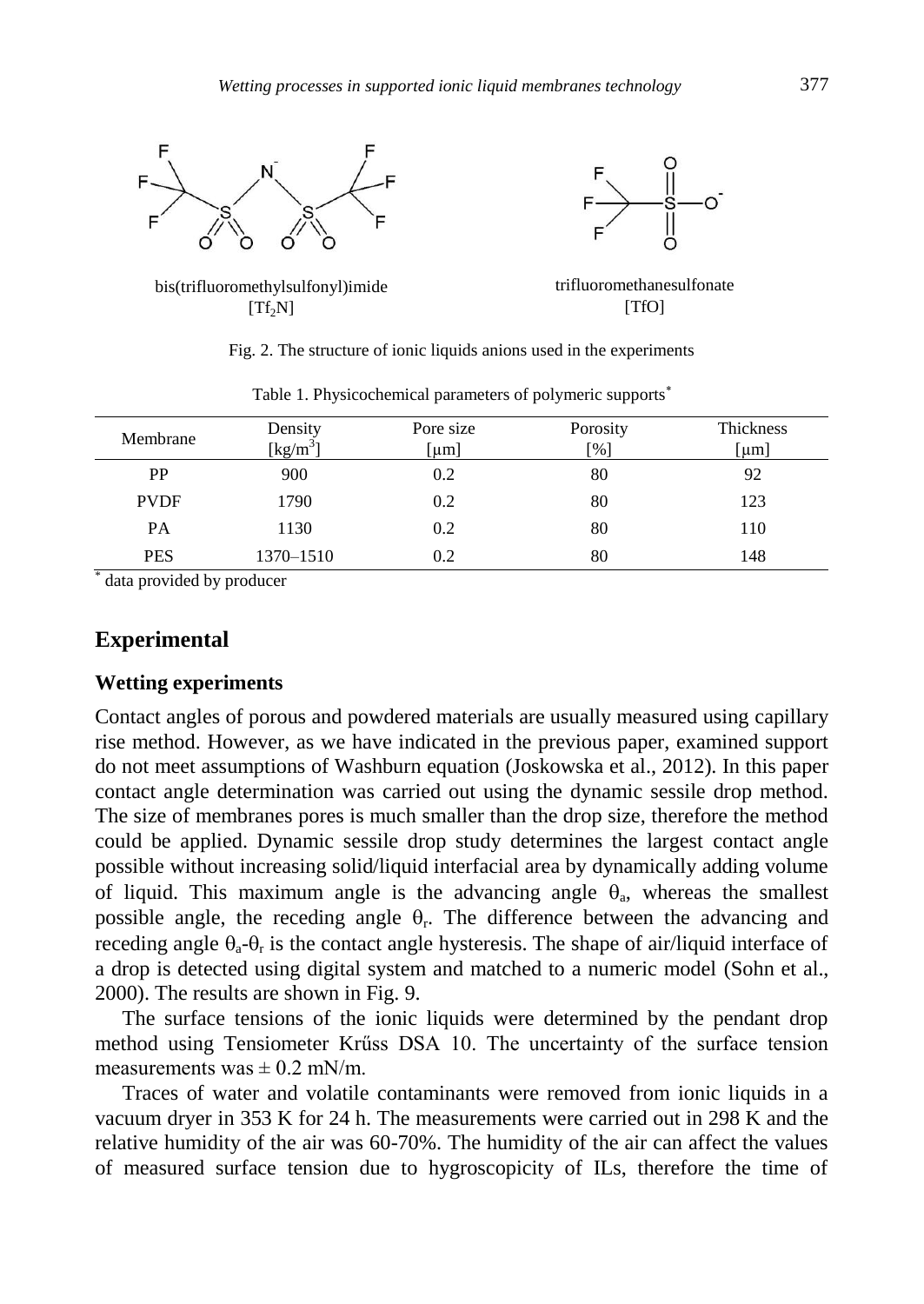stabilization was not longer than 5 min to minimize the effect. Still, measured values can be loaded with error following the water content fluctuations. The changes in water content after the experiment were not recorded.

#### **Swelling rate experiments**

Swelling rate of polymeric supports was determined on the basis of thickness of supports saturated with ionic liquids. Polymer supports and ionic liquids were kept in vacuum dryer Vacucell 55, according to procedure described in literature (Hernandez-Fernandez et al., 2009; Fortunato et al., 2004; 2005). Degassed polymeric supports were saturated with 0.1 cm<sup>3</sup> of ionic liquids per 1.0 cm<sup>2</sup> of support surface. The excess of ionic liquid was removed from membrane surface using blotting paper until the mass of immobilized membrane was stable. Thickness was determined by optical method. The accuracy of this method is better than gravimetric due to difficulties in removing excess ionic liquid from the surface. Measurements were conducted using epi-fluorescent microscope L3001 equipped with digital camera with high resolution. Membrane was placed in glass holder in *Z* direction according to the procedure described in literature (Izak et al., 2007). Swelling rate was determined using optical method by measuring thickness of the membrane after 2, 24, 72 and 120 hours from the immobilization procedure. In the time intervals between each measurement membranes where kept in a dessicator containing self-indicating silica gel. The humidity of air in the dessicator was 19%.

# **Results**

### **Wetting experiments**

Values of ionic liquids surface tension are located between values for alkanes and for water. There is a large number of publications dealing with surface tension of ionic liquids. Vakili-Nezhaad et al. performed experiments of effect of temperature on the surface tension, density and viscosity of 1-butyl-3-methylimidazolium combined with thiocyanate and tetrafluoroborate anions and 1-hexyl-3-methylimidazolium with tetrafluoroborate and hexafluorophosphate anions and they reported a decrease of physicochemical parameters as the temperature increased (Lee and Prausnitz, 2010). Sanchez et al. provided data on the temperature effect on physicochemical properties of imidazolium, pyridinium and pyrrolidinium ionic liquids, and observed the same trends (Khupse and Kumar, 2010). Similar conclusions were published by Klomfar et al. on the behavior of 1-alkylimidazolium based ionic liquids with hexafluorophosphate anion (Klomfar et al., 2009). The values reported in the literature for the same ionic liquids can differ significantly. The reason is water content in the ionic liquid. Moreover no direct relation between surface tension and alkyl chain length is observed. Sedev performed the attempt to provide an empirical description of the dependence of surface tension and molecular volume. The data set was approximated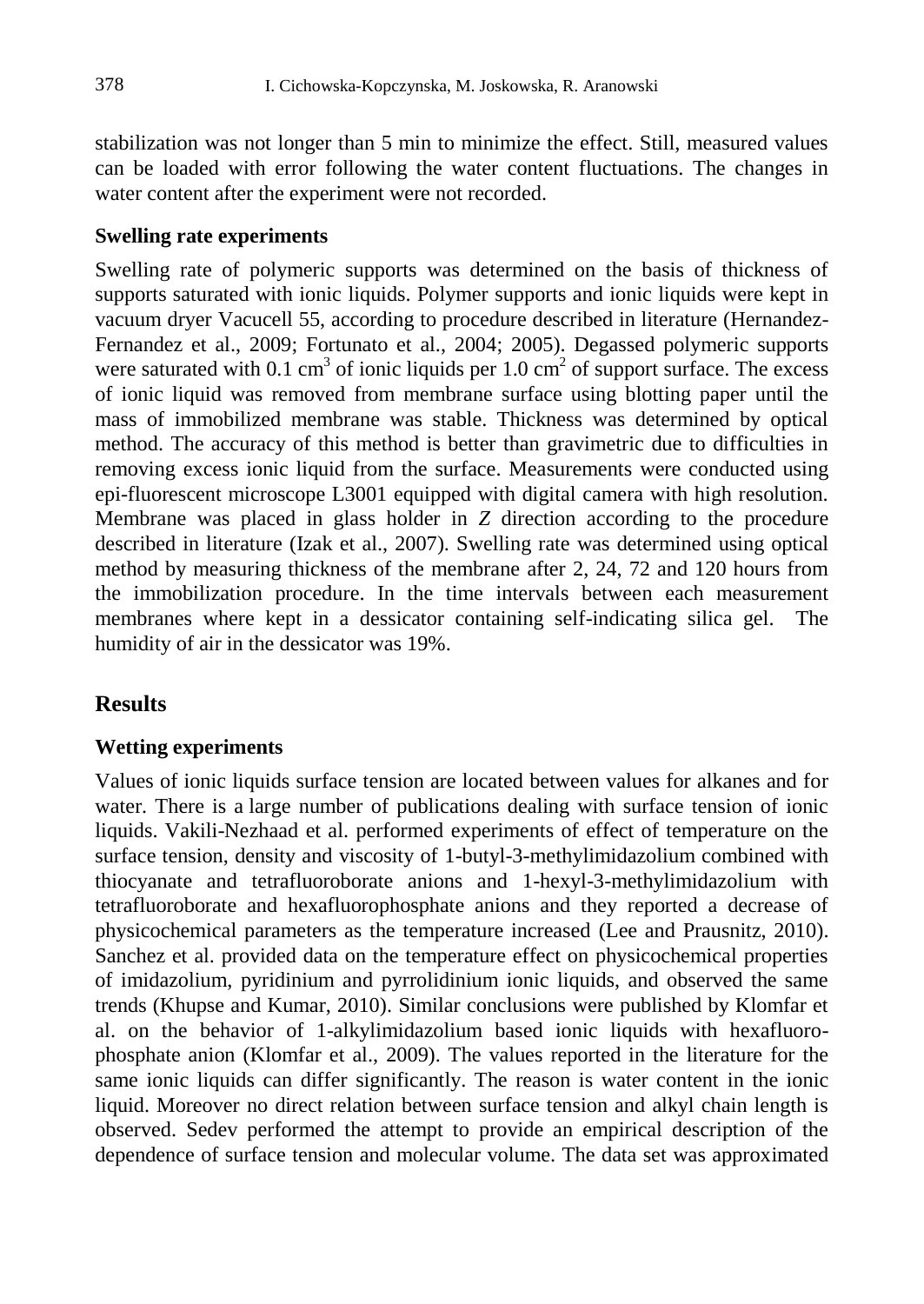with the equation  $\gamma = a + bV_M^{\{-4\}}$  (Sedev, 2011), where  $\gamma$  is the surface tension and  $V_M$  is the molecular volume that was derived from molecular weight (*M*) and density (*ρ*) on the basis of the following equation:  $V_M = M/(\rho \cdot N_A)$ . This approximation is only a guide for the eye. Though, molecular volume is affected by the length of the alkyl chain, other factors should be taken into account when describing the correlation of surface tension and IL structure, like the distribution of intermolecular attractive forces. Moreover, it was reported that ammonium and phosphonium ionic liquids present no correlation between surface tension and molecular volume. It is confirmed by this research (Fig. 3).



Fig. 3. Surface tension of selected ionic liquids at 298 K

The sessile drop method showed that advancing contact angles of all examined membranes in most cases are below 20 deg. These values demonstrate very good wettability of supports with ionic liquids used in the experiments. Contact angles for imidazolium and pyrrolidinium increase with the alkyl chain length in the ionic liquid cation structure (Figs 4–5). The opposite situation was recorded for ammonium and pyridinium ionic liquids (Figs 6–7).

The parameter deciding on this behaviour is ionic liquid polarity. The polarity of ILs is very sensitive to temperature changes (Lee and Prausnitz, 2010). It has been noticed that the polarity of pyridinium and pyrrolidinium ionic liquid decreases with temperature and this situation is in contrast to that observed for phosphonium ILs (Khupse and Kumar, 2010).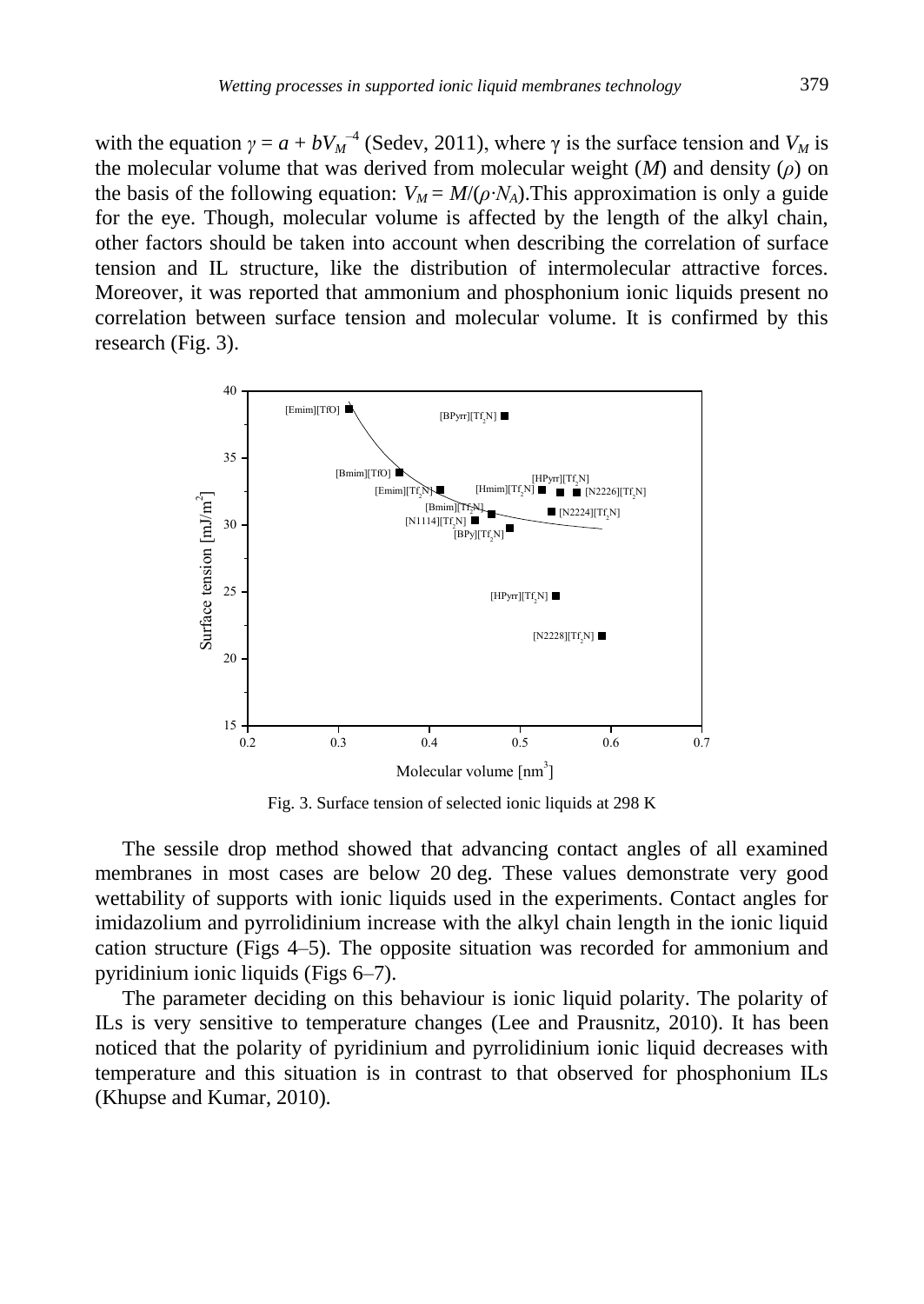

Fig. 4. The relation of carbon atoms number of  $[C_nmin]$  based ionic liquids and cos *θ*



Fig. 5. The relation of carbon atoms number of  $[C_nPyrr][Tf_2N]$  ionic liquids and cos  $\theta$ 



Fig. 6. The relation of carbon atoms number of  $[C_nPy][Tf_2N]$  ionic liquids and cos  $\theta$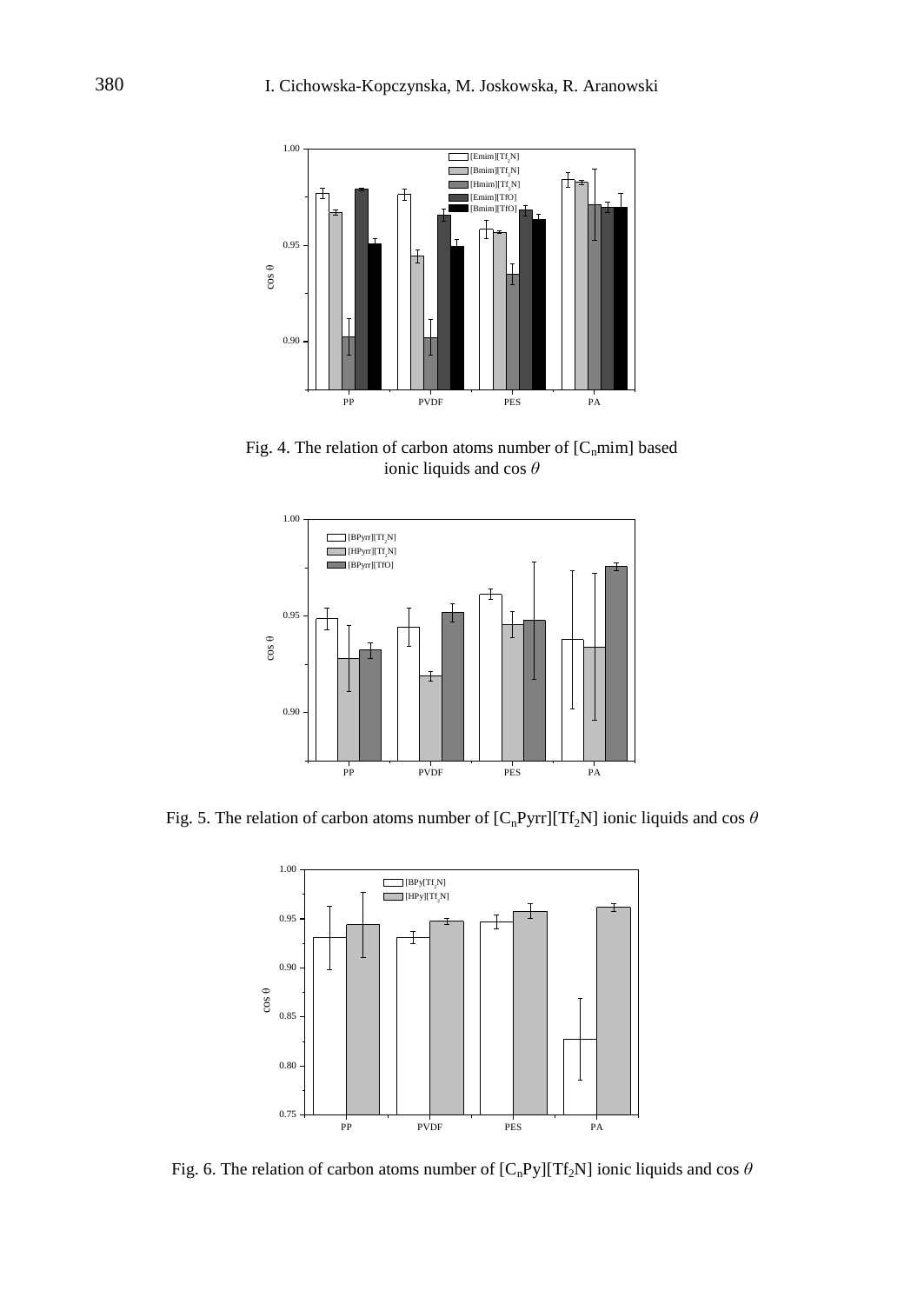

Fig. 7. The relation between carbon atoms number of [Nnnnn][Tf<sub>2</sub>N] ionic liquids and cos  $\theta$ 



Fig. 8. The dependence of advancing contact angle on polypropylene support on molecular volume of the liquid

Figure 8 presents the overall trend of increasing contact angle value with the increase of molecular volume of ionic liquid and this behavior is preserved for all of examined supports. In most cases the best wettability was obtained for PA support and successively for PP, PES and PVDF.

Supports examined in this study do not meet Young equation foundations, the drop remains in the metastable state and therefore the hysteresis is observed. The hysteresis value is a result of the thermodynamic hysteresis that is dependent on the surface roughness and heterogeneity, and the second one that is the dynamic hysteresis connected to chemical interactions of liquid and solid, penetration of liquid into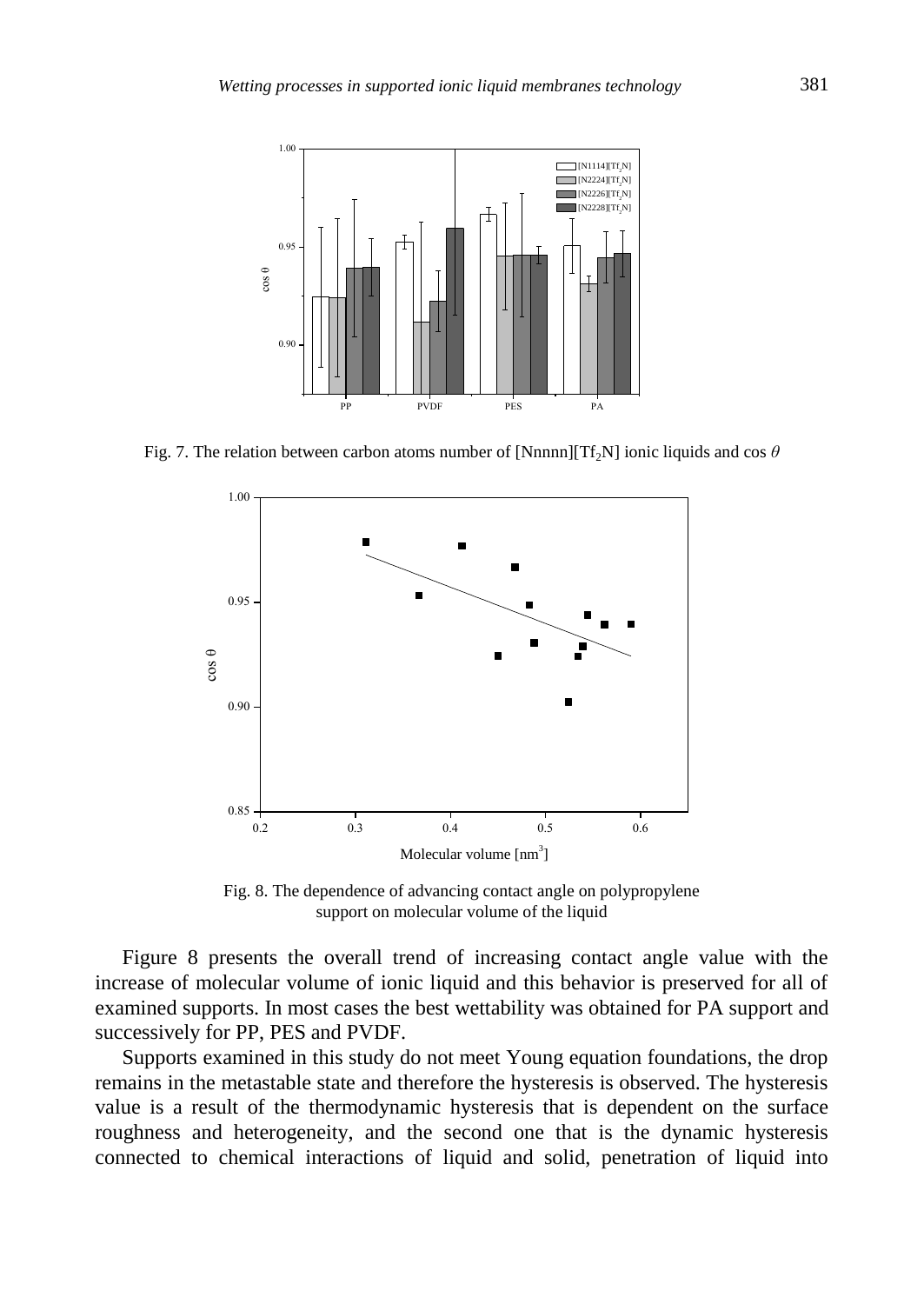polymer pores and the ability of atoms or functional groups to change its positions. The first component is not affected by the time of liquid drop – solid contact, whereas dynamic hysteresis is, and moreover is dependent on the properties of polymer and ionic liquid. The hysteresis of contact angle measured on the PA support was the lowest (Fig. 9), therefore it can be concluded that the heterogeneity and porosity of the PA support surface is the lowest of all examined supports, whereas the highest is observed for PVDF.



Fig. 9. The average hysteresis of contact angles for examined supports

## **Swelling rate experiments**

Izak et al. (2007) stated, that rate of support swelling depends on the water content in ionic liquid. Therefore, before each experiment, ionic liquids were remained in the vacuum dryer in 343 K for 12 hours. However, swelling effect was observed even if extremely dried ionic liquids were used. Still, the water content could change during the experiments due to water vapor absorption from the atmosphere (Poleski et al., 2013). All the investigated supports showed higher thickness after saturation with ionic liquid. Swelling behavior of polymeric membranes can affect mechanical stability of the membranes and affects value of maximum possible gas pressure without support breakage (Cichowska-Kopczynska et al., 2013).

The obtained results suggest that the longer hydrocarbon chain in the cation structure is, the higher swelling effect is observed. Ionic liquid penetrates into the support pores between polymer particles and fibers and reorientates functional groups, so the particles in the ionic liquid-polymer interface reach the minimum of free interface energy. The longer alkyl chain length the greater space is occupied with the ionic liquid and the greater polymer expansion is observed. Taking into account swelling of the supports, it is observed that the polypropylene support gains similar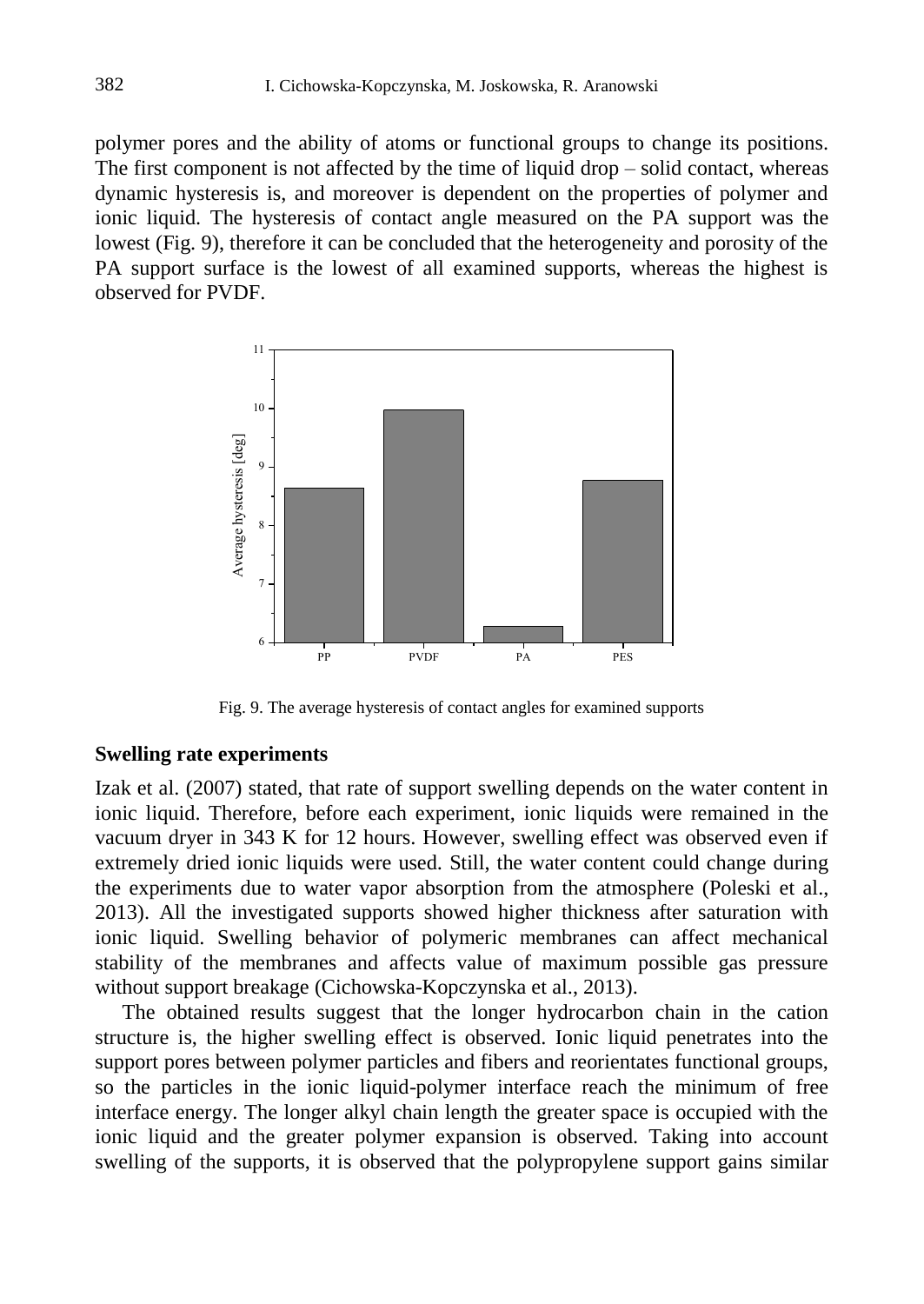thickness immediately after impregnation for all ionic liquids used in the study and it can be assumed that the hysteresis is dependent only on the roughness and heterogeneity of support surface. Further changes in thickness of the supports are



Fig. 10. Thickness increase of supports saturated with imidazolium ionic liquids



Fig. 11. Thickness increase of polypropylene support saturated with imidazolium ionic liquids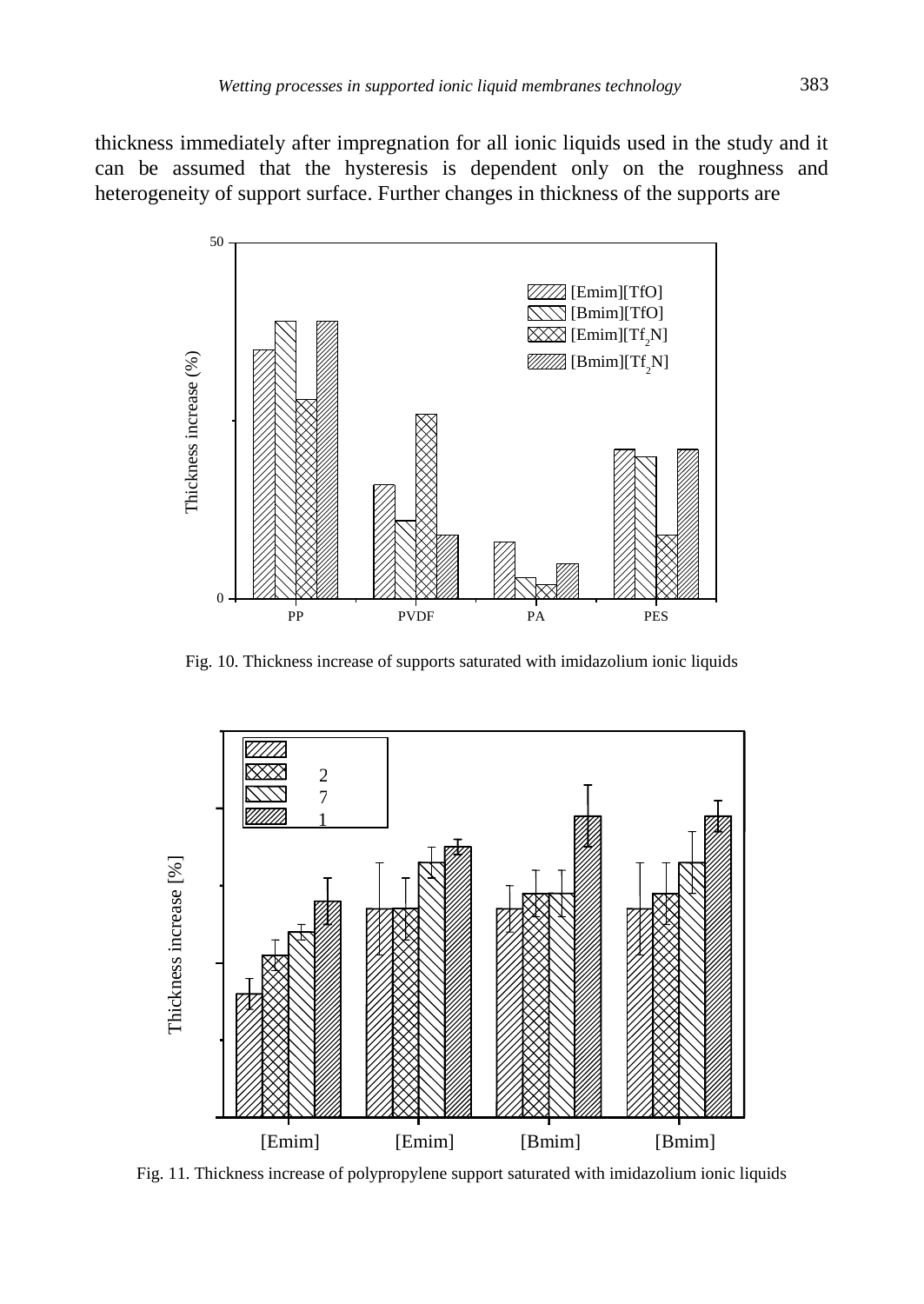connected to the liquid penetration into the free space between polymer molecules and reorientation ionic liquid structure to the position that is energetically favorable. Polypropylene supports gain about 30–40% of thickness and yet PA ones gain only about 4%, nevertheless wetting of PA occurred to be the best.

The highest thickness increase was observed during two hours since the saturation with ionic liquid was performed. Again, the slight correlation with alkyl chain length and the type of anion is visible for imidazolium ionic liquids in contrast to ammonium, pyridinium and pyrrolidinium. Presumably, this is the consequence of heterogeneity of supports, differences in the structure of each support used in the experiments and possible water gaining from air in the dessicator between measurements. After 120 h since the saturation of supports with ionic liquids, supports gain their terminal thickness. There is no further thickness increase observed.

## **Conclusions**

As indicated by this research, obtaining good effectiveness of the separation process requires proper support and membrane phase, forming stable supported ionic liquid membrane. One of the issues that have to be taken into consideration when choosing proper system should be wettability of the polymeric or ceramic supports in order to ensure that the liquid is not pushed out of the support pores in high pressures. It has been revealed that porous polymer supports are perfectly wetted with ionic liquids, however degradation of polymers is observed in a form of swelling. The surface tension, viscosity, density and contact angles can be tuned by selection of proper combination of cation and anion. Our results confirmed the results of Sedev (2011), hinting that the surface tension of ionic liquids is not directly affected by the alkyl chain length and other factors should be taken into account when describing the correlation of surface tension and IL structure, like the distribution of intermolecular attractive forces. Polymeric supports used in this study occurred to be suitable in order to low values of contact angles. However, due to the high rate of swelling that occurs, mechanical stability should be taken into account. The selection of suitable support is crucial in the development and obtaining highly stable supported ionic liquid membranes.

#### **Acknowledgements**

This research was supported by the National Science Centre, grant No. 7563/B/T02/2011/40 under he title Removal of Volatile Organic Compounds from Gas Phase using Ionic Liquids. Financial support of this work was provided also by the National Centre for Research and Development of Poland, grant 04/strategic program/2010 about Advanced Technologies of Energy Generation, Pilot Agricultural Biogas Microstation and Fermentation and Separation of Carbone Dioxide from Biogas with Ionic Liquids Application. We are very grateful for financial support provided by the Ministry of Science and Higher Education, grant no 1815/B/H03/2009/36.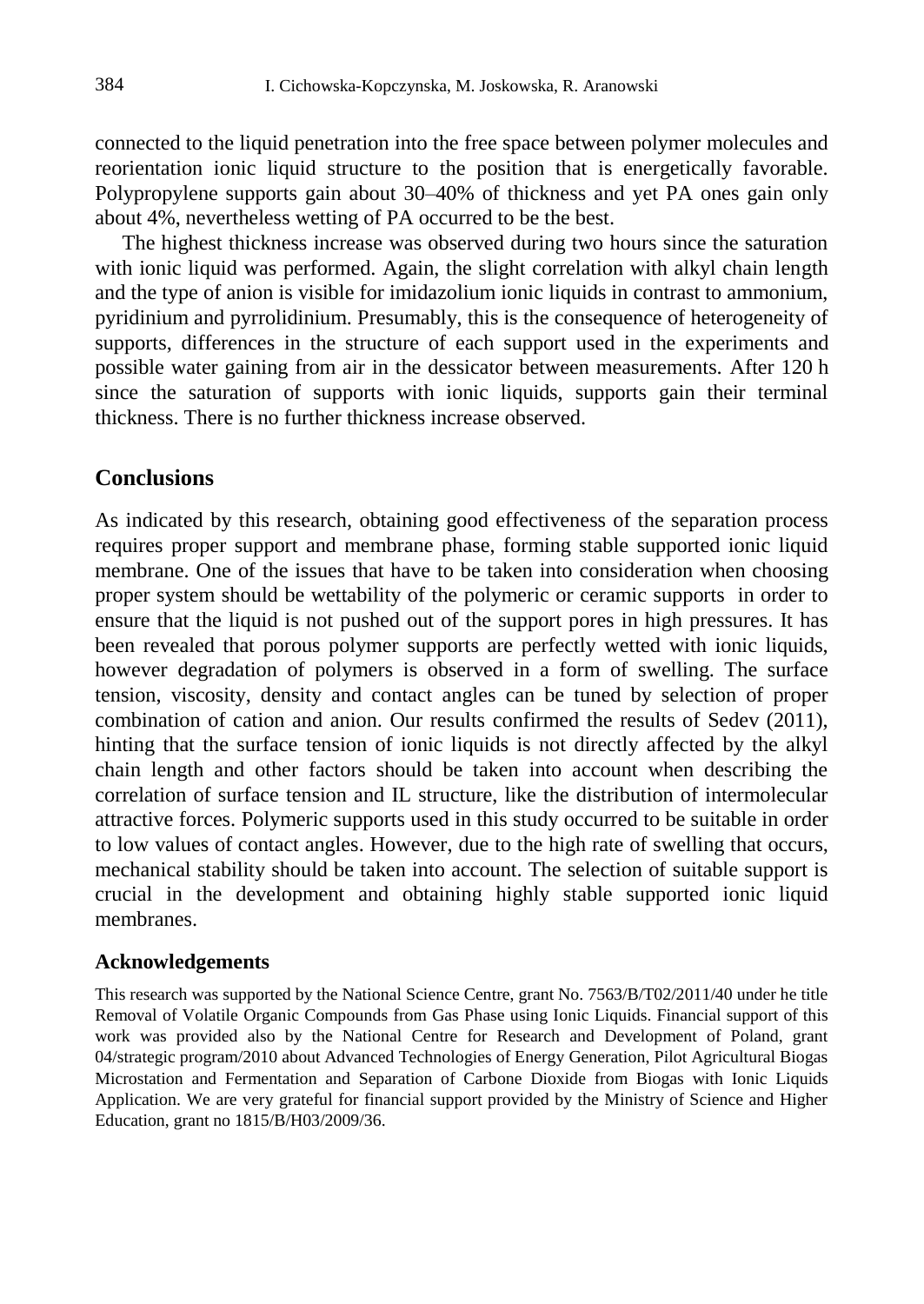#### **References**

- BERTHOD A., RUIZ-ANGEL M.J., CARDA-BROCH S., 2008, *Ionic liquids in separation techniques*, J. Chromatogr. A 1184, 6–18.
- CADENA C., ANTHONY J.L., SHAH J.K., MORROW T.I., BRENNECKE J.F., MAGINN E.J., 2004, *Why is CO<sup>2</sup> so soluble in imidazolium-based ionic liquids?*, J. Am. Chem. Soc. 126, 5300–5308.
- CHIAPPE C., PIERACCIN D., 2005, *Ionic liquids: solvent properties and organic reactivity*, J. Phys. Org. Chem. 18, 275–297.
- CICHOWSKA-KOPCZYNSKA I., JOSKOWSKA M., DĘBSKI B., ŁUCZAK J., ARANOWSKI R., 2013, *Influence of Ionic Liquid Structure on Supported Ionic Liquid Membranes Effectiveness in Carbon Dioxide/Methane Separation*, J. Chem. 2013, 1–10.
- CICHOWSKA-KOPCZYNSKA I., JOSKOWSKA M., WOJCIECHOWSKA A., ARANOWSKI R., 2013, *Preparation and physicochemical characterisation of ceramic supports for supported liquid membranes*, Physicochem. Probl. Miner. Process. 49, 287–300.
- DANESI P.R., REICHLEY-YINGER L., RICKERT P.G., 1987, *Lifetime of supported liquid membranes: the influence of interfacial properties, chemical composition and water transport on the long–term stability of the membranes*, J. Membr. Sci. 31, 117–145.
- DANG-VU T., HUPKA J., 2005, *Characterization of porous materials by capillary method*, Physicochem. Probl. Miner. Process. 39, 47–65.
- EXPERT PANEL OF THE COSMETIC INGREDIENT, 1983, *Final report on the safety assessment of triethanolamine, diethanolamine, and monoethanolamine*, Int. J. Toxicol., 183–235.
- FERRARIS M., SALVO M., SMEACETTO F., AUGIER L., BARBIERI L., CORRADI A., LANCELLOTTI I., 2001, *Glass matrix composities from solid waste materials*, J. Eur. Ceram. Soc. 21, 453–460.
- FORTUNATO R., AFONSO C.A.M., BENAVENTE J., RODRIGUEZ-CASTELLÓN E., CRESPO J.G., 2005, *Stability of supported ionic liquid membranes as studied by X-ray photoelectron spectroscopy*, J. Membr. Sci. 256, 216–233.
- FORTUNATO R., AFONSO C.A.M., REIS A.M., CRESPO J.G., 2004, *Supported liquid membranes using ionic liquids: study of stability and transport mechanisms*, J. Memb. Sci. 242, 197–209.
- FREIE M.G., CARVALHO P.J., FERNANDEZ A.M., MARRUCHO I.M., QUEIMADA A.J., COUTINHO J.A.P., 2007, *Surface tensions of imidazolium based ionic liquids: Anion, cation, temperature and water effect*, J. Colloid Interface Sci. 314, 621–630.
- GAMER A.O., ROSSBACHER R., KAUFMANN W., VAN RAVENZWAAY B., 2008, *The inhalation toxicity of di- and triethanolamine upon repeated exposure*, Food Chem. Toxicol. 46, 2173–2183.
- HERNANDEZ-FERNANDEZ F.J., DE LOS RIOS A.P., ALONSO F.T., PALACIOS J.M., WILLORA G., 2009, *Preparation of supported ionic liquid membranes: Influence of the ionic liquid immobilization method on their operational stability*, J. Membr. Sci. 341, 172–177.
- IZAK P., HOVORKA S., BARTOVSKY T., BARTOVSKA L., CRESPO J.G., 2007, *Swelling of polymeric membranes in room temperature ionic liquids*, J. Membr. Sci. 296, 131–138.
- JOSKOWSKA M., KOPCZYNSKA I., DEBSKI B., HOLOWNIA-KEDZIA D., ARANOWSKI R., HUPKA J., 2012, *Wetting of supports by ionic liquids used in gas separation processes*, Physicochem. Probl. Miner. Process. 48, 129–140.
- KHUPSE N.D., KUMAR A., 2010, *Contrasting Thermosolvatochromic Trends In Pyridinium-, Pyrrolidinium-, and Phosphonium-Based Ionic Liquids*, J. Phys. Chem. B 114, 367–381.
- KITTEL J., IDEM R., GELOWITZ D., TONTIWACHWUTHIKUL P., PARRAIN G., BONNEAU A., 2009, *Corrosion in MEA units for CO<sup>2</sup> capture: pilot plant studies*, Energy Procedia 1, 791–797.